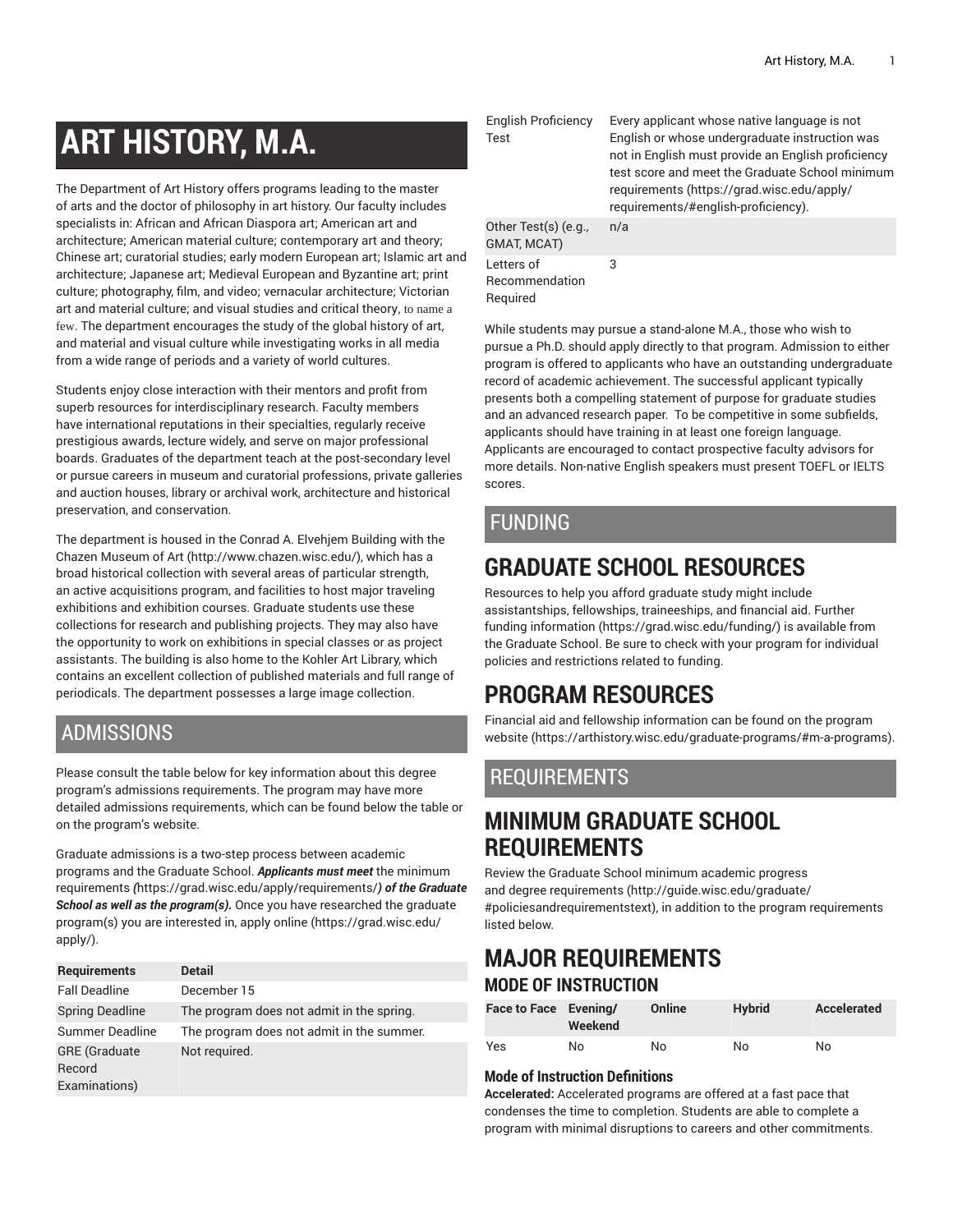**Evening/Weekend:** Courses meet on the UW–Madison campus only in evenings and/or on weekends to accommodate typical business schedules. Students have the advantages of face-to-face courses with the flexibility to keep work and other life commitments.

**Face-to-Face:** Courses typically meet during weekdays on the UW-Madison Campus.

**Hybrid:** These programs combine face-to-face and online learning formats. Contact the program for more specific information.

**Online:** These programs are offered 100% online. Some programs may require an on-campus orientation or residency experience, but the courses will be facilitated in an online format.

### **CURRICULAR REQUIREMENTS**

| <b>Requirements Detail</b>                           |                                                                                                                                                                                                                                                                                                                                                                                                                                                         |
|------------------------------------------------------|---------------------------------------------------------------------------------------------------------------------------------------------------------------------------------------------------------------------------------------------------------------------------------------------------------------------------------------------------------------------------------------------------------------------------------------------------------|
| Minimum<br>Credit                                    | 30 credits                                                                                                                                                                                                                                                                                                                                                                                                                                              |
| Requirement                                          |                                                                                                                                                                                                                                                                                                                                                                                                                                                         |
| Minimum<br><b>Residence</b><br>Credit<br>Requirement | 21 credits                                                                                                                                                                                                                                                                                                                                                                                                                                              |
| Minimum<br>Graduate<br>Coursework<br>Requirement     | 15 credits must be graduate-level coursework. Details<br>can be found in the Graduate School's Minimum Graduate<br>Coursework (50%) policy (https://policy.wisc.edu/library/<br>UW-1244 (https://policy.wisc.edu/library/UW-1244/)).                                                                                                                                                                                                                    |
| Overall<br>Requirement                               | 3.00 GPA required.<br>Graduate GPA This program follows the Graduate School's<br>policy. https://policy.wisc.edu/library/UW-1203 (https://<br>policy.wisc.edu/library/UW-1203/).                                                                                                                                                                                                                                                                        |
| Other Grade<br>Requirements                          | No other grade requirements.                                                                                                                                                                                                                                                                                                                                                                                                                            |
| and<br>Examinations                                  | Assessments A first-year portfolio review and an M.A. thesis are<br>required.                                                                                                                                                                                                                                                                                                                                                                           |
| Language                                             | Reading competency in one language. Minimum of<br>Requirements reading competence in a second language." The 2nd<br>language requirement may be fulfilled by transfer credit,<br>examination, or course work at a minimum of a semester<br>course for "Graduate Reading Knowledge." With program<br>approval, undergraduate and M.A. degree holders in the<br>study of a 2nd language and students for whom English is<br>a 2nd language may be exempt. |

### **REQUIRED COURSES**

| Code                       | Title                                                                                                                                                                                                                                                                                                          | <b>Credits</b> |
|----------------------------|----------------------------------------------------------------------------------------------------------------------------------------------------------------------------------------------------------------------------------------------------------------------------------------------------------------|----------------|
| <b>ART HIST Courses</b>    |                                                                                                                                                                                                                                                                                                                | 21             |
| of five geographic areas). | All students must take ART HIST 701. In addition,<br>they take at least 9 credits that fulfill the temporal/<br>chronological breadth (i.e., 3 credits each in at least three<br>of four temporal areas) and 9 credits that fulfill geographic<br>breadth requirements (i.e., 3 credits each in at least three |                |
| ART HIST 701               | Practicum in Art History.<br>Bibliography, Historiography,<br>Methods                                                                                                                                                                                                                                          |                |

*Geographic Breadth (9 credits)*

At least one course in three of the five following areas:

| Cross-Cultural/Diaspora                                                                                                                                                                  |    |
|------------------------------------------------------------------------------------------------------------------------------------------------------------------------------------------|----|
| Africa/Middle East                                                                                                                                                                       |    |
| Asia                                                                                                                                                                                     |    |
| Europe                                                                                                                                                                                   |    |
| The Americas                                                                                                                                                                             |    |
| Temporal/Chronological Breadth (9 credits)                                                                                                                                               |    |
| At least one course in three of the four following<br>periods:                                                                                                                           |    |
| <b>Ancient to Medieval</b>                                                                                                                                                               |    |
| Early Modern (Circa 1400-Circa 1800)                                                                                                                                                     |    |
| Modern (Circa 1800-Circa 1945)                                                                                                                                                           |    |
| Contemporary (Post 1945)                                                                                                                                                                 |    |
| Seminar Requirement                                                                                                                                                                      |    |
| A minimum of 9 of the 21 credits above must be<br>seminars (i.e., three courses typically at the 800 level or<br>above but this includes ART HIST 701 and ART HIST/<br><b>ASIAN 621)</b> |    |
| <b>Additional Coursework</b>                                                                                                                                                             | 9  |
| Students typically take at least one elective course (3<br>credits) and two sections (6 credits) of an independent<br>study (ART HIST 799) to prepare the required M.A. thesis.          |    |
| Elective(s)                                                                                                                                                                              |    |
| ART HIST 799<br>Independent Study                                                                                                                                                        |    |
| <b>Total Credits</b>                                                                                                                                                                     | 30 |
| <b>POLICIES</b>                                                                                                                                                                          |    |

# **GRADUATE SCHOOL POLICIES**

The Graduate School's Academic Policies and [Procedures \(https://](https://grad.wisc.edu/acadpolicy/) [grad.wisc.edu/acadpolicy/](https://grad.wisc.edu/acadpolicy/)) provide essential information regarding general university policies. Program authority to set degree policies beyond the minimum required by the Graduate School lies with the degree program faculty. Policies set by the academic degree program can be found below.

# **MAJOR-SPECIFIC POLICIES PRIOR COURSEWORK**

#### **Graduate Work from Other Institutions**

With program approval, students may be allowed to count up to 9 credits of graduate coursework from other institutions toward fulfillment of minimum degree and minimum graduate coursework credit requirements. Such coursework from other institutions will not count towards the graduate career GPA. The Graduate School's minimum graduate residence credit requirement can be satisfied only with courses taken as a graduate student at UW–Madison. Coursework earned five or more years prior to admission to a master's degree is not allowed to satisfy requirements.

#### **UW–Madison Undergraduate**

With program approval, students may be able to count up to 7 credits numbered 300 or above of required or elective courses from the undergraduate work completed at UW–Madison towards fulfillment of minimum degree requirements. However, this work would not be allowed to count toward the 50% graduate coursework minimum unless taken at the 700 level or above with the exception of graduate level courses ART HIST 601 Introduction to Museum Studies I, ART HIST 602